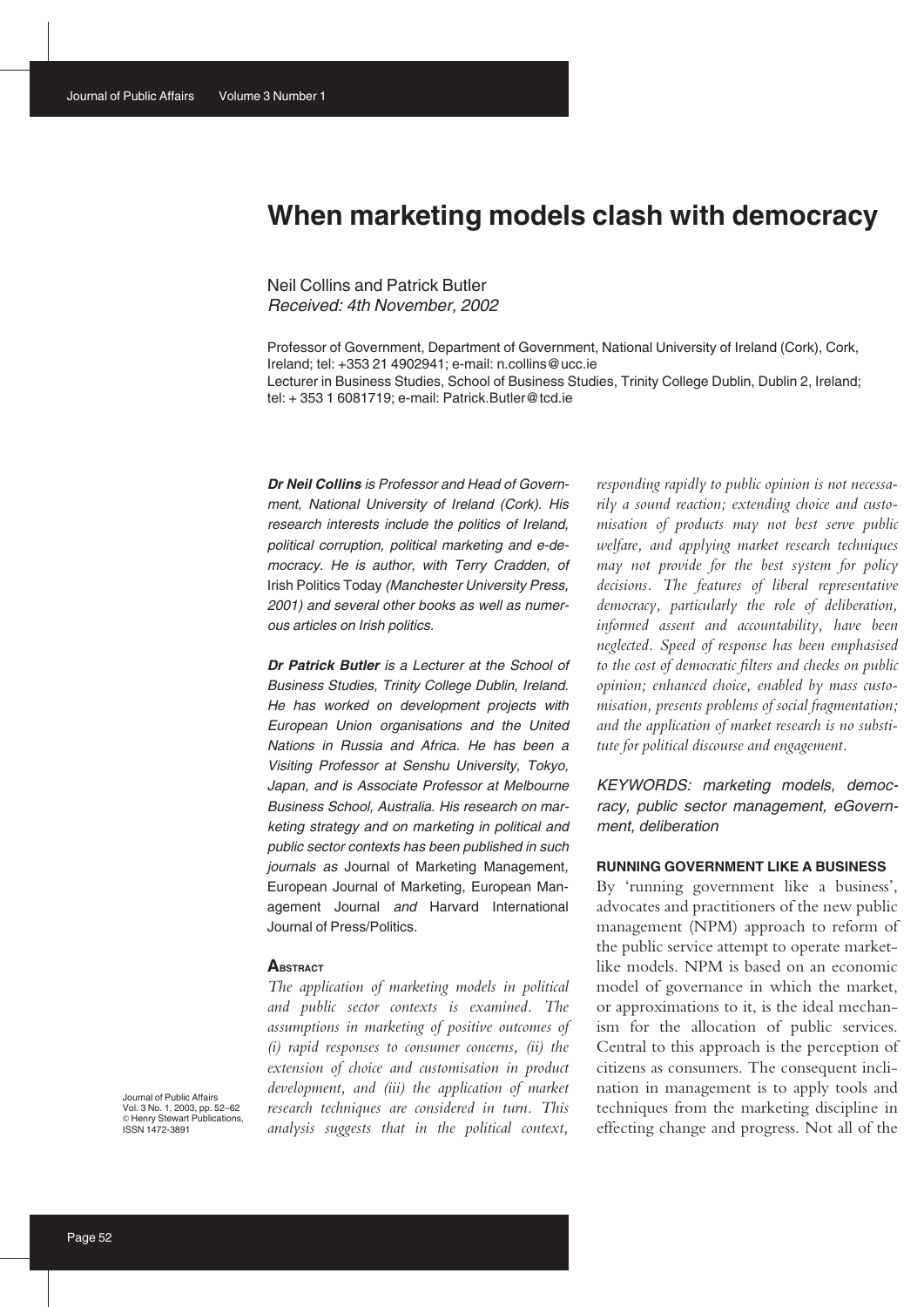marketing ideals are appropriate in this context, however, as is becoming clear from continued and sustained critiques of NPM (McLaughlin et al. 2002; McKechnie and Litton 1998). Furthermore, as information and communication technologies (ICTs) are brought to bear on public service delivery (eGovernment) and on political/electoral developments (eDemocracy) new issues arise that beg further questioning of the applicability of marketing assumptions.

Three central marketing applications are reviewed here. The assumptions in marketing that (i) rapid responses to consumer concerns, (ii) the extension of choice and customisation in product development, and (iii) the application of market research techniques enhance customer welfare are considered in turn. This analysis suggests that in the political context, responding rapidly to public opinion is not necessarily a sound reaction; extending choice and customisation of products may not best serve public welfare, and applying market research techniques may not provide for the best system for policy decisions.

In as much as the political-public sector arena may be considered a 'marketplace', it displays distinctive characteristics that differentiate it from private sector contexts (Butler and Collins 1995). The political system establishes a set of restraints, duties and opportunities that is unparalleled in the market. It effectively transfers resources from certain groups to others and claims a monopoly on the use of violence. The efficiency with which the political system works depends on those on whom it impacts feeling an obligation to obey its edicts voluntarily. This in turn is presaged on ideals of legitimacy which in liberal democracies are reinforced by elections, constitutional constraints and the broad assent of the governed. As Christensen and Lægreid (2001: 93) put it:

'Political-administrative systems in Western democracies are based on a complex and often

ambiguous set of norms and values related to political-administrative control, codes of professional behaviour, due process and government by rules, democratic responsibility, public service ethics and participation by affected groups.'

NPM emphasises the efficient, instrumental implementation of policy, removing responsibility for substantive policy from the administration:

'The main objective [of NPM] is to draw a clear(er) distinction between political and administrative matters ... so that managers can manage. The relationship between political governance and administrative autonomy has been at the core of efforts to reform the public sector.' (Jenssen 2001: 290)

Critics of this dichotomy contend that such separation is unrealistic. Politicians are concerned about the implementation of policies on the ground, and public servants, while non-partisan, are rarely politically neutral. In terms of the recent ICT developments and applications of interest here, the same unhelpful disconnection is being replayed in the high technology world of the Internet by the independently developing fields of eDemocracy and eGovernment (Butler and Collins 2002). The application of Internet technologies to politics enables citizens to communicate more directly with politicians, government and agencies, ie to act politically. The dominant debate on eDemocracy involves 'being in touch', 'letting them know', giving and getting immediate responses and feedback and so on. In the public sector management sphere, the established paradigm of eGovernment is about enabling access to public services, improving the efficiency of getting information on entitlements, making enquiries about rights and responsibilities, paying taxes etc. It relies heavily upon the new public management principles of efficiency and measurement.

While each field is identifiable indepen-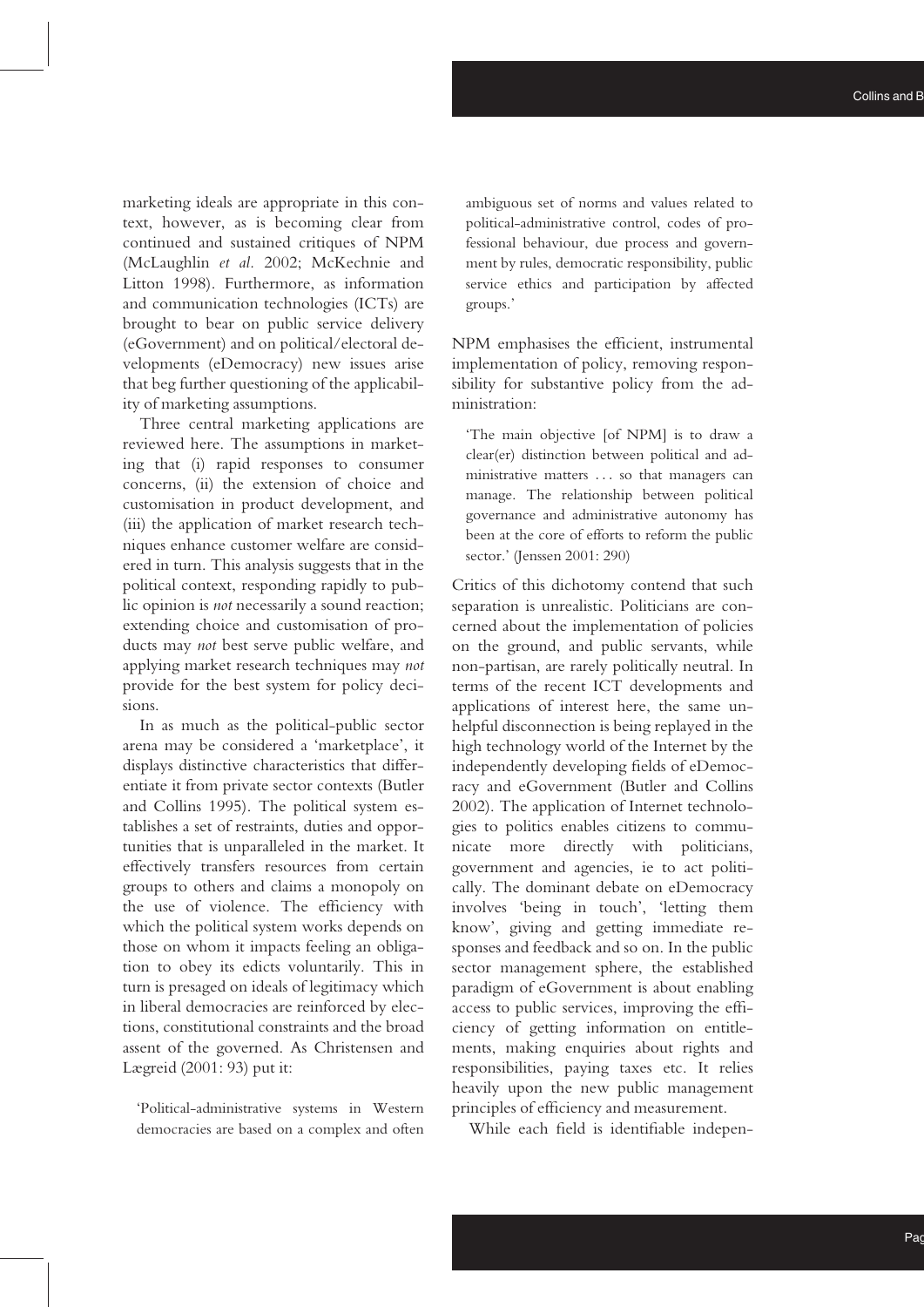dent of the other, a holistic perspective demands an integrated view. Public sector marketing is rooted in politics. As society disengages from the mass mobilisation politics of the past, more people experience their politics via government agencies and institutions. Thus the separation of politics and administration is unhelpful for a marketing model as may be the continued separation of the fields of eGovernment and eDemocracy. Ultimately, eGovernment is about service delivery; eDemocracy is about representation and participation. But both are part of the political system.

New proposals relating to eDemocracy and eGovernment consistently suggest more direct links between public opinion and government policy. The inherent implication is that the speed of response observable in other sectors ought to be replicated in the public domain. Morris is typical of the populist writings in the field:

'When will voters be consulted on important issues? Whenever they want to be. Anytime enough Internet users want to have a referendum they will simply have one. There will likely be hundreds of referendums each year' (Morris 2000: 33)

Although this illustration tends toward the zealous, influential reports and discussion papers from international consulting groups reveal little depth of analysis of issues and implications for democracy of e-based applications in the broad government area. Theirs is a strategy and management-oriented perspective. The influential McKinsey organisation asserts that:

'... the real value of eGovernment derives less from simply placing public services on-line than from the ability to force an agency to rethink, reorganise, and streamline their delivery before doing so, much as the redesign of core processes in the 1980s transformed many businesses.' (Al-Kibsi et al. 2001: 65)

It is clear that such approaches to service

delivery should improve public sector effectiveness. The main burden of commercial and civil service effort has been on rapid delivery via the Internet with an emphasis on a move from existing paper forms to online transaction processing for greater operational efficiency. Such perspectives also appear to propose, implicitly, that the intermediating institutions may be bypassed. NPM-driven perspectives also promote the consideration of citizens as 'consumers' or 'customers' of the public service system, and it follows from the marketing standpoint that increasing the extent of choice for those consumers will be rewarded by the market. Also, in attempting to uncover choice preferences among the population for political and public service 'offers', the application of market research tools and techniques such as surveys and interviews is a pragmatic, positive step.

Recent developments in the operation of the market, which are being influenced by information and communication technologies, are assessed here for their impact on the political system. The three questions of speed of response, extent of choice, and the use of marketing research in the context are addressed in turn.

## RAPID RESPONSE TO CONSUMER **CONCERNS**

Time-based competition has become a profoundly important strategy issue in business in the past decade (Blackburn 1991; D'Aveni 1994). In a rapidly changing business environment, where turbulent conditions are increasingly evident, it has become axiomatic that speed, pace and timing are critical success factors in strategy and marketing. This idea underpins management development in much of the business process re-engineering literature and practice of the past decade. The wide-ranging subject of streamlining business processes, evident in the developments in Just In Time Delivery, World Class Manufacturing and Logistics, emphasises the reduction of ineffective and inefficient op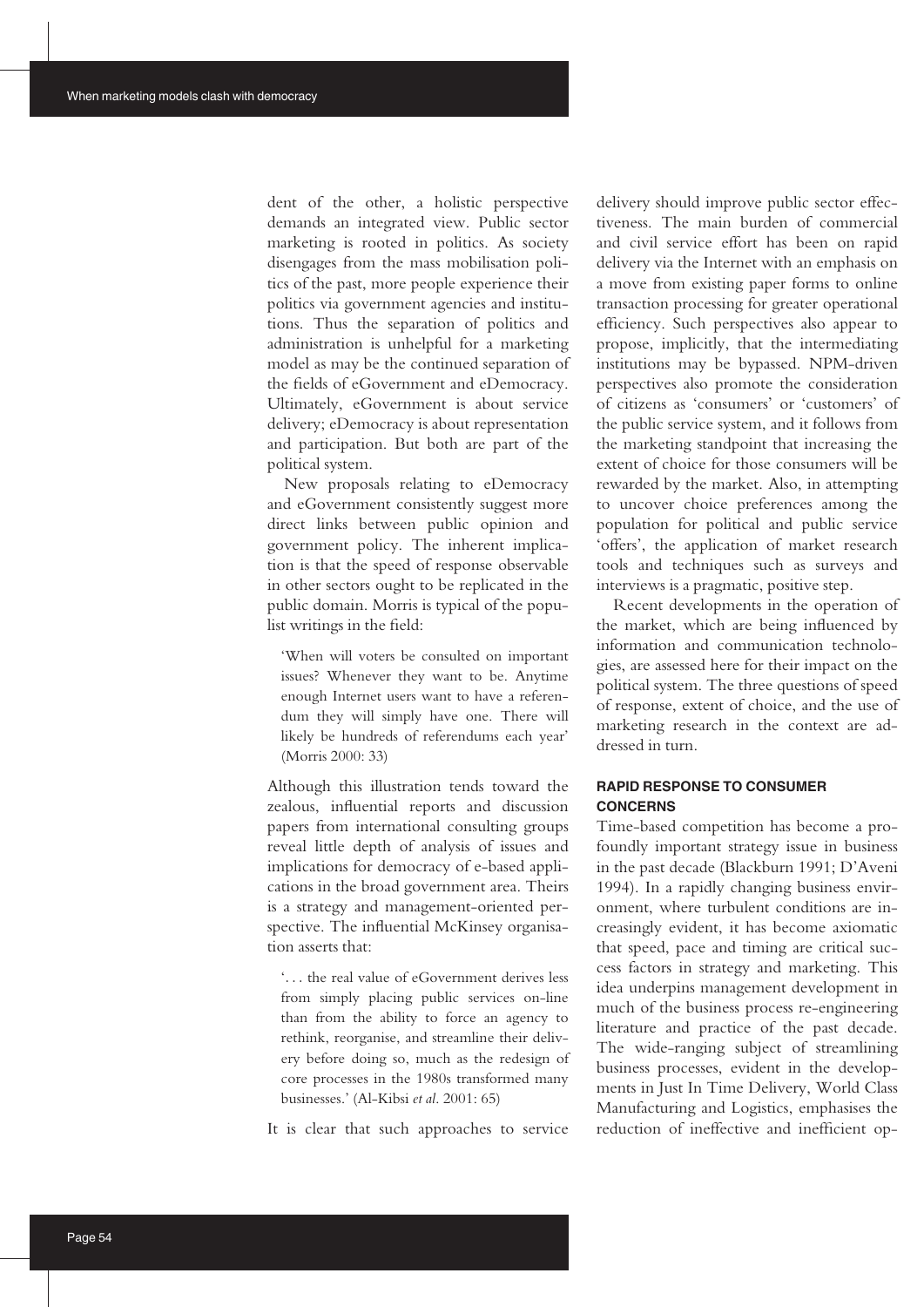erations through better use of resources and the contraction of the time gaps between activities.

In marketing, this logic filters down to several sub-fields of the discipline. It is particularly observable in the broad customer relationship management (CRM) area, where responsiveness to consumer demands connotes faster response (Anderson and Kerr 2002). The principles of customer service management have influenced the ideas, terminology and practices of managerial reform in public service design and provision. In this general area, which includes the newly developing field of ECR (efficient consumer response) the analysis of ongoing consumer satisfaction surveys, and the rapid response times to the concerns raised therein are emphasised.

The managerialist approach of NPM inherently emphasises speed of response, citing the failure of slow-moving bureaucracies to be effective in the current environment. As Hughes (1998: 18) observes, quoting Osborne and Gaebler (1992):

'... bureaucracies designed earlier in the century ''simply do not function well in the rapidly changing, information-rich, knowledge-intensive society and economy of the 1990s''.'

Thus, in public service delivery, IT applications have proliferated, hierarchies are flattening and response times for queries are shorter. Such response by government mirrors the business sector's concern with greater efficiency, lower costs and shorter supply lines. As regards political applications, however, according to the OECD, 'only a very few OECD countries have begun to experiment with on-line tools to actively engage citizens in policy-making (eg on-line discussion groups, interactive games)' (OECD 2001: 4). This may reflect the realisation that extending the e-based perspective to the political arena beyond the simplest of transactions shows up a number of flaws in the logic and application. If electronic means are

found to augment the availability of forms, the submission of applications and the dissemination of decisions, public sector organisations may achieve greater rapidity of response. The nature of pubic sector output, however, means that the potential benefits are limited.

Ultimately, information provided at whatever speed is not disinterested. In the private sector, it is offered to influence purchasing, consuming or investing decisions. In the political system, information is similarly intended to affect the behaviour of citizens in such areas as taxation, benefit receipt and law enforcement. None of these activities is politically neutral. That they may appear non-political owes a great deal to the endurance of the idea that public servants are not political actors.

This 'direct' or disintermediating model is central to many of the arguments recommending the instant and widespread implementation of e-based approaches to linking citizens-consumers to the state. Essentially, it suggests a speedy version of democratic organisation that would provide for more responsive public policy and services, which in turn might be delivered more efficiently via the Internet. However, the marketing logic behind such approaches indicates a lack of appreciation of particular political and democratic principles. Existing representative systems of democracy have built up 'checks and balances' between popular opinion and the delivery of public services. Filtering mechanisms act to dampen the impact of changes in public opinion on policy, thereby slowing down the response of policy makers and policy implementers. This apparent lack of exigency might first appear to be out of kilter with conventional marketing thinking, but a contingency perspective would acknowledge the critical interdependency of public service and political imperatives. That is, it would recognise that while responsiveness in service delivery terms implies rapidity, the same principle in a political, or public interest,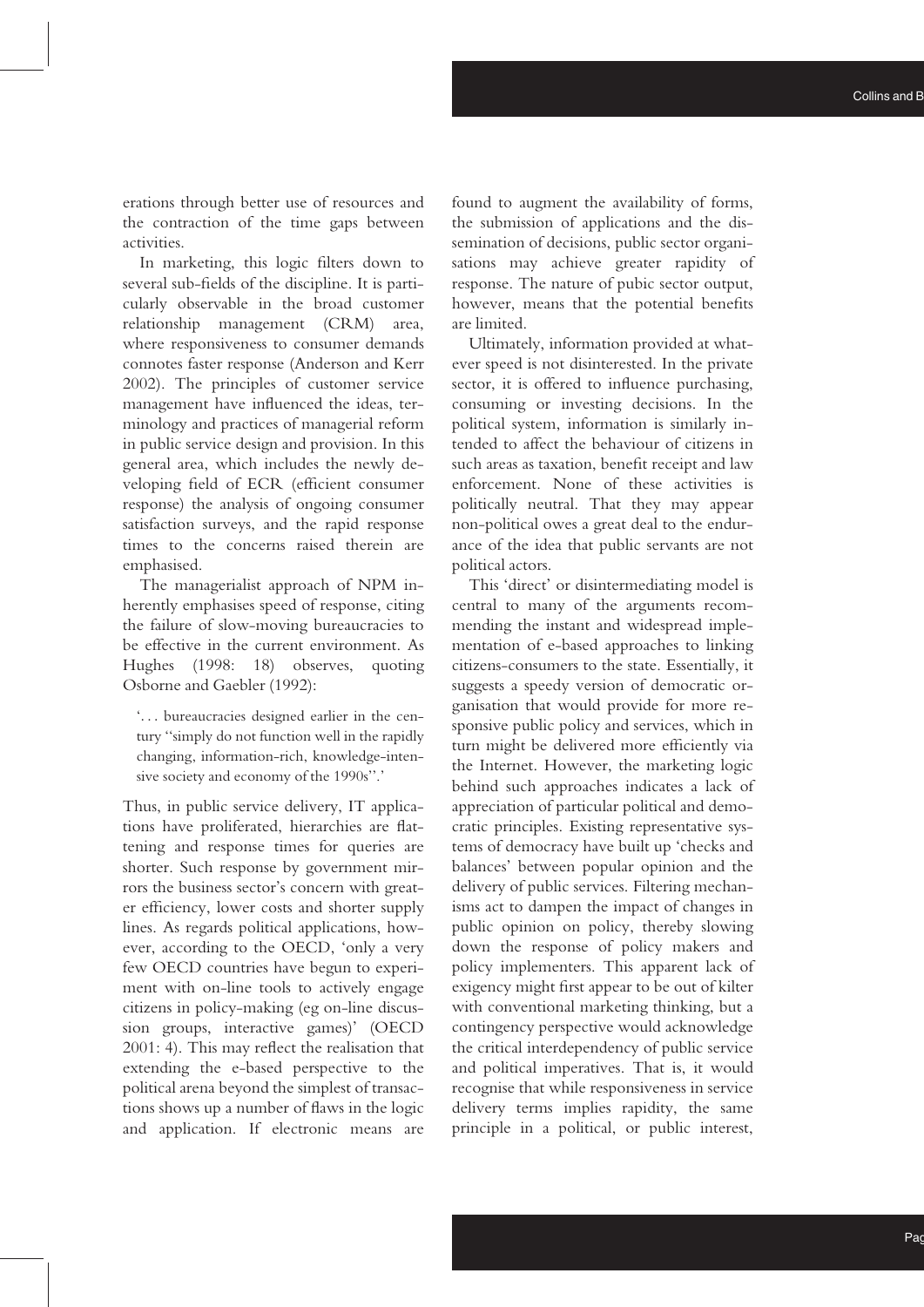context connotes a more measured and deliberate reaction in the longer term interest of public welfare.

One effect of the NPM paradigm is to diffuse political accountability. Politicians can hardly be held to account for decisions from which they are systematically distanced. Nevertheless, the new public managers are still making 'authoritative allocations of value', to use a standard definition of political action. Even if called customers, those who pay for, receive, support, oppose or remain ignorant of public services are still citizens. To gain their assent may mean compromising the market ideal of rapid response. Failure to do so will risk the withdrawal of their cooperation.

The exact mix of services that constitute the public sector in individual counties is different, though the core of defence, education, and health and so on is fairly consistent. Once a public service is established, however, even if NPM reforms detach it from government departments, citizens will demand political accountability. Ministers, presidents, mayors and other elected officials will be expected to take responsibility for late trains, long hospital waiting lists and changing demographics over which their day-today control may be low. The consequences of rapidity of response are far more problematic in the public sector:

... the rules for eGovernment are different from those for e-business, where it may sometimes be better to be fast than right. Governments have to be more cautious, they must take more care to take people with them, they are more accountable for the money they spend ... (The Economist 2000a)

The application of ICTs in eGovernment undoubtedly enables speedier responses to citizen concerns. Indeed, in eGovernment, ie in that branch that we have defined above as being about service delivery, such speed suggests commitment, efficiency and competence. Where the inclination to speed of response must be tempered is in the related area of eDemocracy. In this case, with an understanding of the role of deliberation in translating public opinion into public policy over time, rapid response may be akin to a contemporary 'e-mob rule'. That is, the rapidity implied by direct models of influencing government, aided by ICTs, may be the very antithesis of what is required for good democracy, good politics. Such an observation would not be possible without the combined consideration of eGovernment and eDemocracy. Their independent analyses, reflecting the separation of politics and administration, may again be seen as unrepresentative of the realities of politicians, public servants and the public.

## CONSUMER CHOICE AND CUSTOMISATION OF PRODUCTS

In marketing, the conventional understanding has been that mass marketing and customised marketing were polar opposites. That is, certain products would be standardised and mass-marketed in an undifferentiated fashion. The low costs deriving from economies of scale would be translated into price advantages in the marketplace. Aspects of choice would be limited but compensated for by widespread availability and low price. At the other extreme, certain products would be specifically designed and tailored for individual clients. These would be customised, or personalised, for the individual. In almost paradoxical terms, however, one of the most innovative developments in marketing and product development arising from application of web-based technologies is 'mass customisation'. Typified by Dell Corporation, at whose website customers design their own PC from an on-screen 'choiceboard' – selecting their preferred components such as monitor, memory, storage, accessories and so on — the technology now exists for each customer to personalise the product, and to design to a specific, personal style and given price.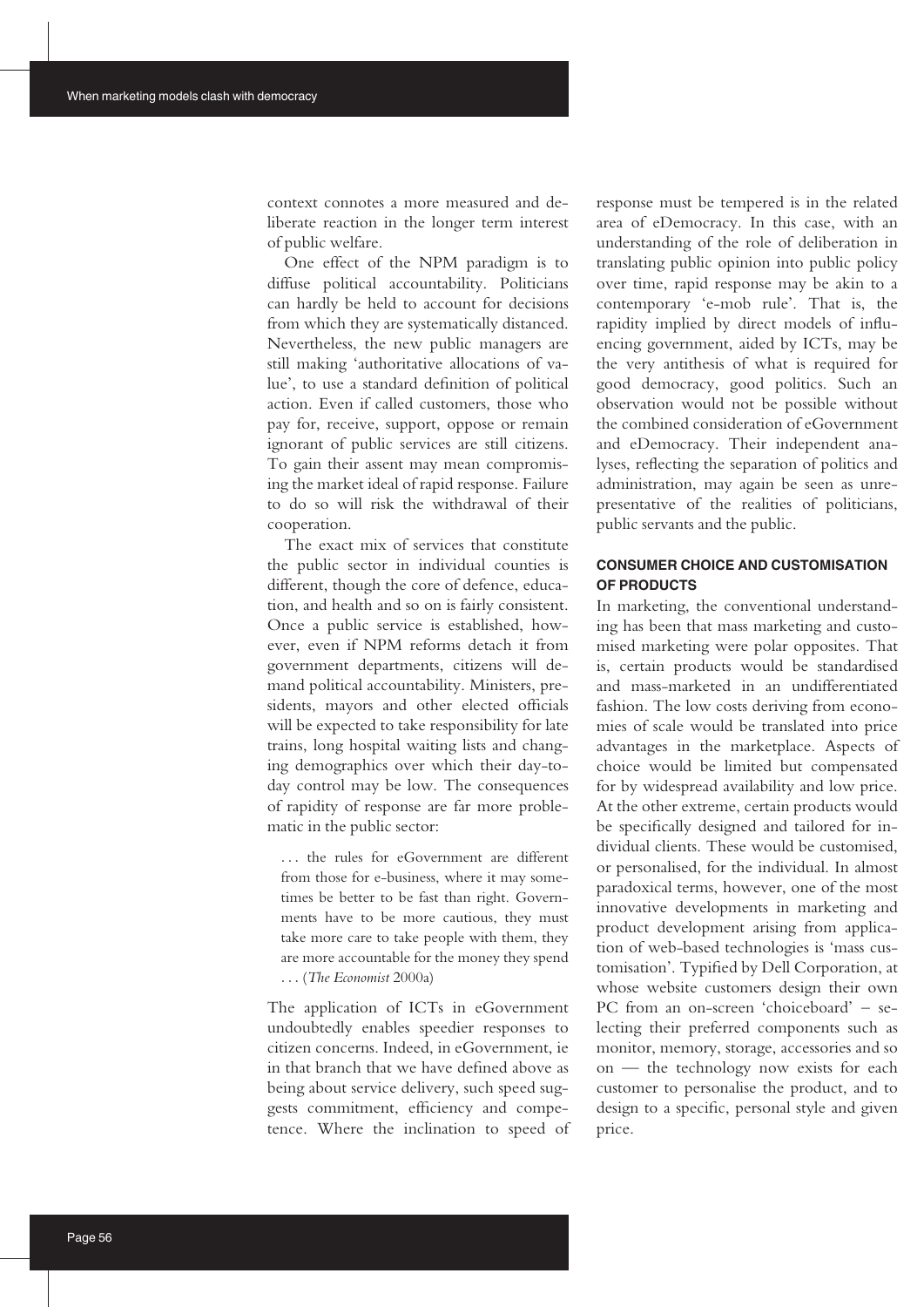As a tool for delivering customer satisfaction, mass customisation has powerful and distinctive strengths for both provider and recipient. The provider purchases components only to order, and may be paid upfront for the product; the recipient orders a product consistent with his or her requirements and budget. Because web technologies enable the widespread application and uptake of such customisation, the scale increases, further pushing down costs and prices, and moving to a point where such customisation may reasonably be described as a 'mass' process. Similar applications are common in several service sectors. For example, an individual's family life cycle can determine pension, insurance, savings schemes designs best suited to individual circumstances.

Public sector products are often 'customised' in the sense that they are delivered on a person-to-person basis. Thus, no two history lessons are the same, each patient is diagnosed individually, and the courts decide guilt and punishment for each accused. On the other hand, some services are provided in a deliberately universal form to emphasise their status as rights or entitlements. The civil servant may not approve of an individual's views or demeanour, but cannot deny maternity benefit or access to the public library to those who qualify. Despite these contrasting characteristics of individual provision and universalism, public sector goods are both scarce and generally free at the point of consumption. The political system, therefore, operates a rationing function. This is achieved in part by waiting lists, administrative hurdles and lack of information. The market mechanism of economic charges is eschewed, though some contribution from users may be required as a rationing device.

The application of mass customisation and consumer choice technology and facilities to the area of news and information, however, reveals different kinds of outcomes, potentially threatening to public welfare and democracy. Arguing for the positive potential

of ICTs in politics, it is suggested that the Internet will facilitate the mobilisation of new forms of political activism via the reduction of barriers to civic engagement. eDemocracy advocates anticipate increased democratic participation by collective action:

'Perhaps the most democratizing aspect of the Internet is the ability for people to organize and communicate in groups. It is within the context of electronic free assembly and association that citizens will gain new opportunities for participation and a voice in politics, governance, and society. In the next decade, those active in developing the Internet and building democracy have an opportunity to sow the seeds for ''democracy online'' in the next century. Like the founding of any modern nation, the choices made today, the ideals upheld, the rules adopted, and the expectations created will determine the opportunities for democratic engagement for generations to come.' (Clift 2001)

Reinforcement theories, however, suggest that use of the Internet will strengthen existing patterns of political participation without radically transforming them (Norris 2002). This contrasting view holds that ICT will reinforce the gap between the haves and have-nots, thereby strengthening the existing patterns of participation.

'... [in America] the digital divide between rich and poor, white and non-white, welleducated and under-schooled seems, if anything, to have widened significantly during the five years ... Although Internet penetration has risen across all demographic groups, the digital divide ... has ... become a poignant proxy for almost every other kind of disadvantage and inequality in society. (The Economist 2000b)

This reality of shortage is not affected directly by progress in eGovernment or eDemocracy, though access to IT facilities may introduce further inequalities. For example, research in Ireland found: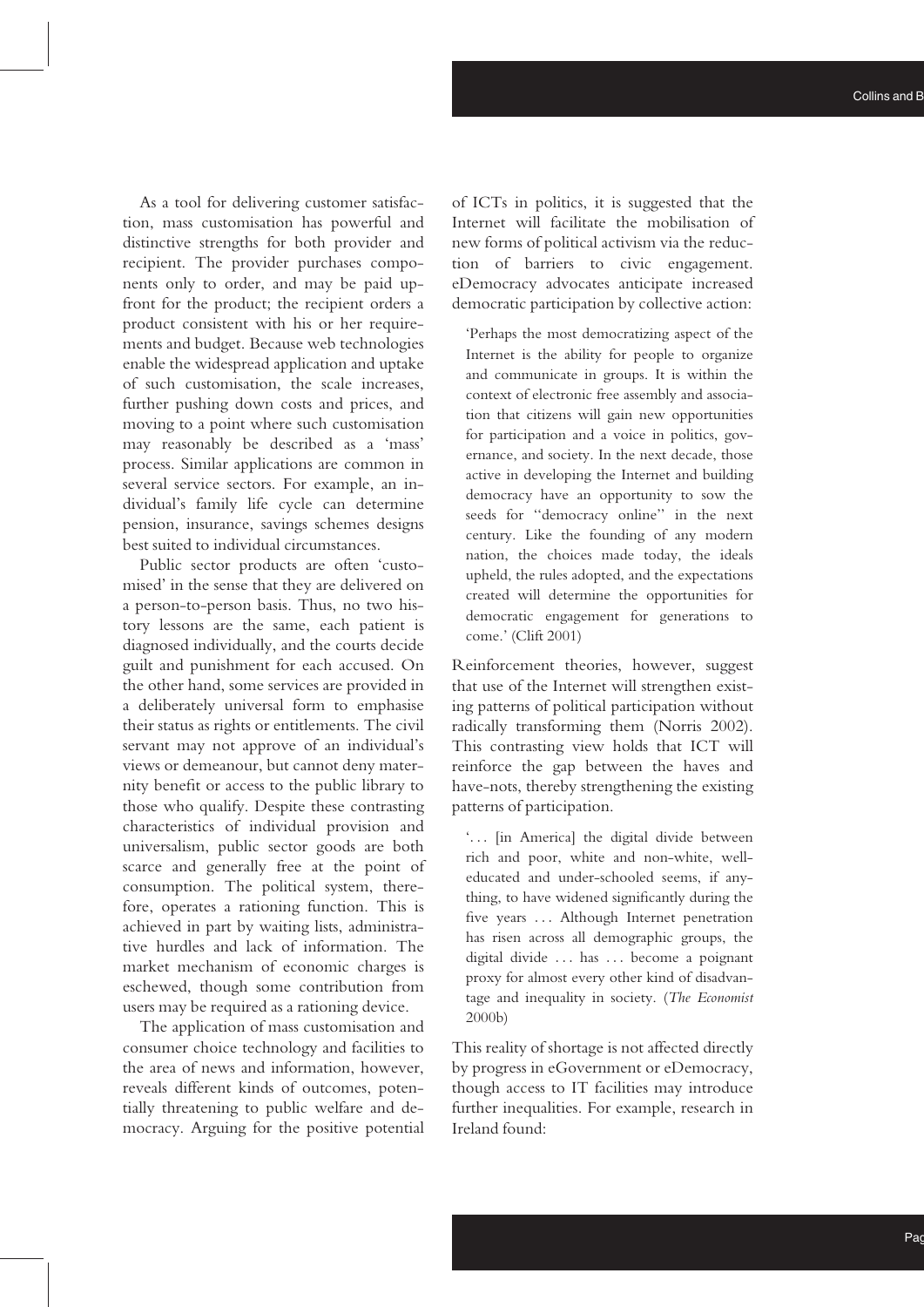'... some social groups were leading the way in Internet use, with others falling behind. There were three distinct categories of people using ... ICTs: a small group of early adopters, a larger group of average users, and the largest group — nonusers ... Many of the hard core of non-users were people with no educational qualifications, unskilled workers, ''housewives'', the unemployed, those with monthly household incomes less than IR $\mathcal{L}$ 1,000, and the over-65s ... People with disabilities also have a low rate of ICT use. (O'Donnell 2002)

Sunstein (2001) draws attention to the danger posed by those promoting a particularly consumer-driven approach to the Internet and its role in public participation. Alluding to the principle and practice of mass customisation, for instance, he questions the implications for society of people designing The Daily Me — news and information packaged in a completely personal way, with each component chosen in advance. The ability to filter out everything but that which we wish to see, hear and read is a central aspect of the users' ability to customise the web for their own use — a distinctly consumer-oriented approach.

'If you are interested in politics, you may want to restrict yourself to certain points of view, by hearing only from people you like. In designing your preferred newspaper, you choose among conservatives, moderates, liberals, vegetarians, the religious right, and socialists ... Of course everyone else has the same freedom that you do ... Many people restrict themselves to their own preferred points of view — liberals watching and reading mostly or only liberals; moderates, moderates; conservatives, conservatives; neo-Nazis, neo-Nazis. People in different states, and in different countries, make predictably different choices ... The resulting divisions run along many lines — of race, religion, ethnicity, nationality, wealth, age, political conviction, and more ... The market for news, entertainment, and information has finally been

perfected. Consumers are able to see exactly what they want. When the power to filter is unlimited, people can decide, in advance and with perfect accuracy, what they will and will not encounter.' (Sunstein 2001: 4–5)

However, if democracy depends on shared experiences and the requirement of citizens to be exposed to topics they would not necessarily have chosen themselves, then that kind of application of consumer power merely leads to a fragmented society as communities are exposed to less of others' interests and concerns through customised media.

In his acclaimed piece of the same name, Putnam (2001) suggests that 'bowling alone', the trend for Americans to go tenpin bowling not in groups or leagues but on their own, is a metaphor for a decline in social capital. It is reflected in many forms of communal behaviour but crucially in declining political engagement:

'Social capital can ... be simultaneously a ''private good'' and a ''public good.'' Some of the benefit from an investment in social capital goes to bystanders, while some of the benefit redounds to the immediate interest of the person making the investment ...' (Putnam 2001: 18)

Putnam posits that networks of community engagement foster 'sturdy norms of reciprocity' and gives as examples patterns of trust and altruism in America — philanthropy, volunteering, honesty and reciprocity. In contrast, he highlights three apparent counterexamples to the decline of connectedness — small groups, social movements, and the Internet:

'In each domain ... without at first noticing, we have been pulled apart from one another and from our communities over the last third of the century.' (Putnam 2001: 28)

Of course, ICTs cannot be held responsible for social fragmentation. Francis Fukuyama, in Trust, points to the undermining of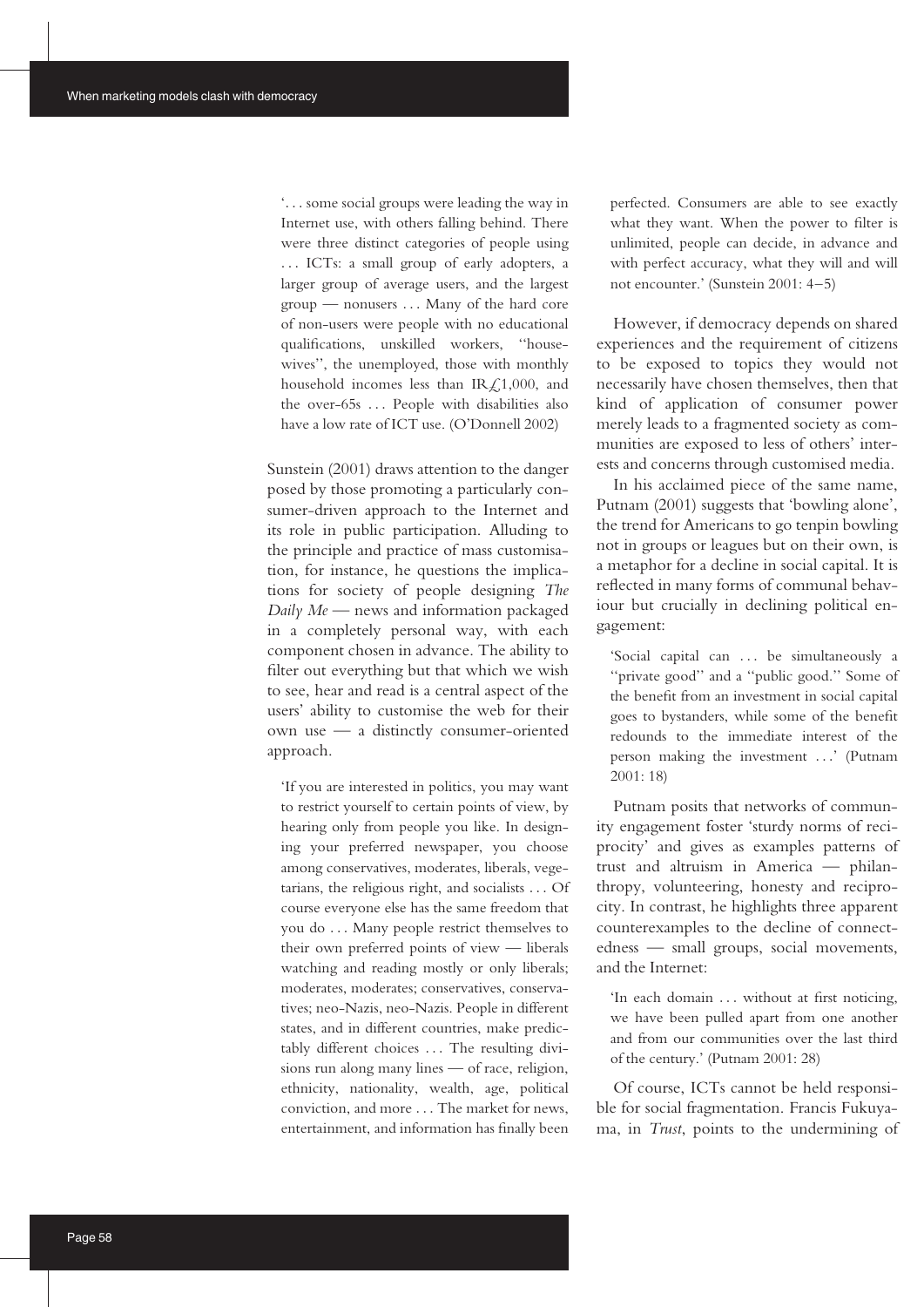the sense of community, particularly in the USA, of the 'rights revolution' of the 1970s and 80s, in which the pronoun 'I' replaced 'we'. In the terms of this paper, however, it is clear that ICTs affect consumer choice in several ways, and that the possibilities of mass customisation are critical in this. The outcomes are coloured by whether the observation is in the interest of market ideals or democratic progress.

Consumer choice is an important marketing concept, and consumer sovereignty is bolstered by the principles and practices of mass customisation. The extent of choice for the consumer is enhanced, and such developments are rewarded in the conventional marketplace. Indeed, the consumer could be expected to pay a premium for such choices. However, in the political context, it may be seen that the freedom to choose and customise media and news messages does have welfare consequences. Market-based values are shown to have important defects when considered in the context of political and public service domains. In Putnam's terms, the kinds of technological developments that enable — perhaps even encourage — individuals to retreat from society in the ways outlined result in a reduction in the community's 'social capital'. In Sunstein's terms, The Daily Me can shift the community toward a narrow, fragmented, and ultimately xenophobic perspective. Neither outcome, it must be clear, benefits democracy and societal welfare. Discussion of eGovernment and eDemocracy to date has been either too optimistic or narrowly focused to address these concerns.

## MARKET RESEARCH APPLICATIONS

With the managerialist penetration of public administration (McLaughlin et al. 2002) and the professionalisation of political marketing (Plasser et al. 1999) the tools and techniques of market research are increasingly observable. Surveys, opinion polls, focus group interviews and so on are commonplace, as

politicians and civil service managers alike attempt to understand voters' and citizens' concerns, preferences and activities. Sparrow and Turner (2001: 984) demonstrate the extent to which:

'... political parties in Europe, following the trend in the USA, have entered a new era of the permanent election campaign ... [helps] to construct a more comprehensive picture of an uncertain political environment. Parties are using qualitative research to enhance the information they have traditionally obtained from quantitative polls ... there is now a greater use of qualitative research and a greater integration of market research information.'

This trend is also well established in Britain. As Scammell (1996) noted, Margaret Thatcher enjoyed an international reputation as a conviction politician in contrast to her political opponents, who were perceived more ambiguously, bowing to public opinion and/or party pressure. Yet, in her early years as leader, it was Thatcher who was criticised as a 'packaged politician'. Scammell argues that she entrenched political marketing in modern British politics.

Electronic means greatly facilitate both the gathering and dissemination of information. The Internet offers lower costs, larger samples, the ability to focus on small sub-populations, routine use of visuals and easy access to low-incidence samples. Surveys and polls do provide for public views to be aired in ways that were not historically available to citizens. But the market research agenda may not accord traditional means of political participation due regard. Much market research in the public sector consists of studies of 'customer' and employee satisfaction, organisation assessment, programme evaluation, marketing project impact, customer needs assessment, and advertising effectiveness. It parallels private sector use. The important difference, however, is that it can challenge the deliberative and accountable mechanisms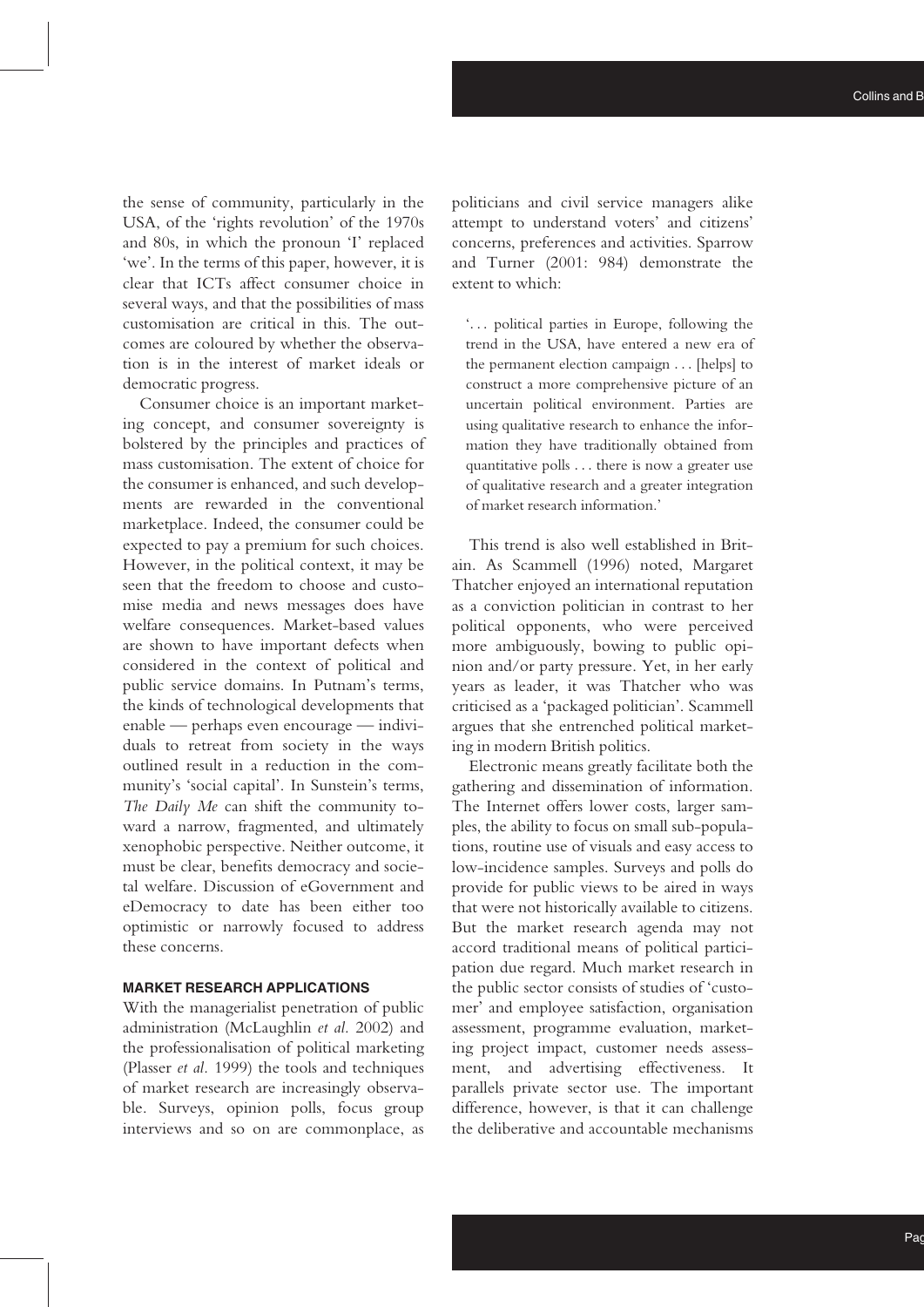of the democratic process by its immediacy and claims to scientific validity.

The pace at which business is conducted, enhanced (or exacerbated) by ICTs, has had important impacts on the conceptualisation and practice of market research. In 'real time' marketing situations, the 'make and sell' paradigm has shifted to one characterised by 'sense and respond' (Bradley and Nolan 1998). In line with this are the reduced demarcation of marketing management and market research, and the more continual application of market research rather than its project-oriented role in the past in response to specific opportunities or problems (Struse 2000). Further, qualitative research applications are proving especially relevant in politics and public sector contexts, where issues of identity, imagery and emotion are common. While there is a marked increase in the utilisation of qualitative market research, care is required for substantive understandings of markets, which may take considerable time. Considering again the pressures of time, responding to political issues with 'blitzkrieg ethnography' demeans both method and respondent.

In political and public sector markets, advocates of market research-led policy making may recognise the disengagement of people from politics in so many contemporary democracies and may wish to provide a connection between the state and the citizens. The danger is, however, that they just see citizens as consumers, and automatically utilise consumer-type models. Politicians and administrators may be so removed from peoples' daily lives that they must run market research to tap into the zeitgeist. Fraser (1999: 55) observes that while government policy focused on the needs of the 'new consumer' those of the citizen became an afterthought:

'... they were evoked without fanfare as costly good deeds — hooking up schools, libraries, and hospitals to the Internet — that private

interests contemplated with decidedly less enthusiasm.'

The Internet and e-mail allow market researchers to provide an immediate gauge of public opinion though with all the caveats that are associated with conventional polling. They cannot replace either open discussion or political leadership by elected politicians. As the Irish philosopher Edmund Burke warned the electors of Bristol in 1774:

'Your representative owes you, not his industry only, but his judgment; and he betrays instead of serving you if he sacrifices it to your opinion.'

Notwithstanding the contributions of market research to political and administrative understanding and decision-making, observers fear its usurpation of traditional political processes:

'There are a number of characteristics which make the village square a unique and vibrant place. It is open to all people, no matter what their economic status, gender, race or political views. It encourages, by its very structure, twoway communication. It is a hub around which commerce revolves, but on which commerce is not the central concern. It is subject only to the laws of society, and not to the arbitrary rules that govern private spaces such as shopping malls or condominiums. The village square is public space. To be a village square, the information highway must have these same characteristics. Canada's cyberspace must be public space.' (Surman 1995: 55)

Marketing models in the political and public sector sphere promote the use of market research surveys and focus group interviews. Developments in ICTs — leading to the newly developing fields of eGovernment and eDemocracy — appear to indicate faster and more responsive utilisation of market research. On the face of it, these applications would indicate the participation of citizens in design and delivery processes,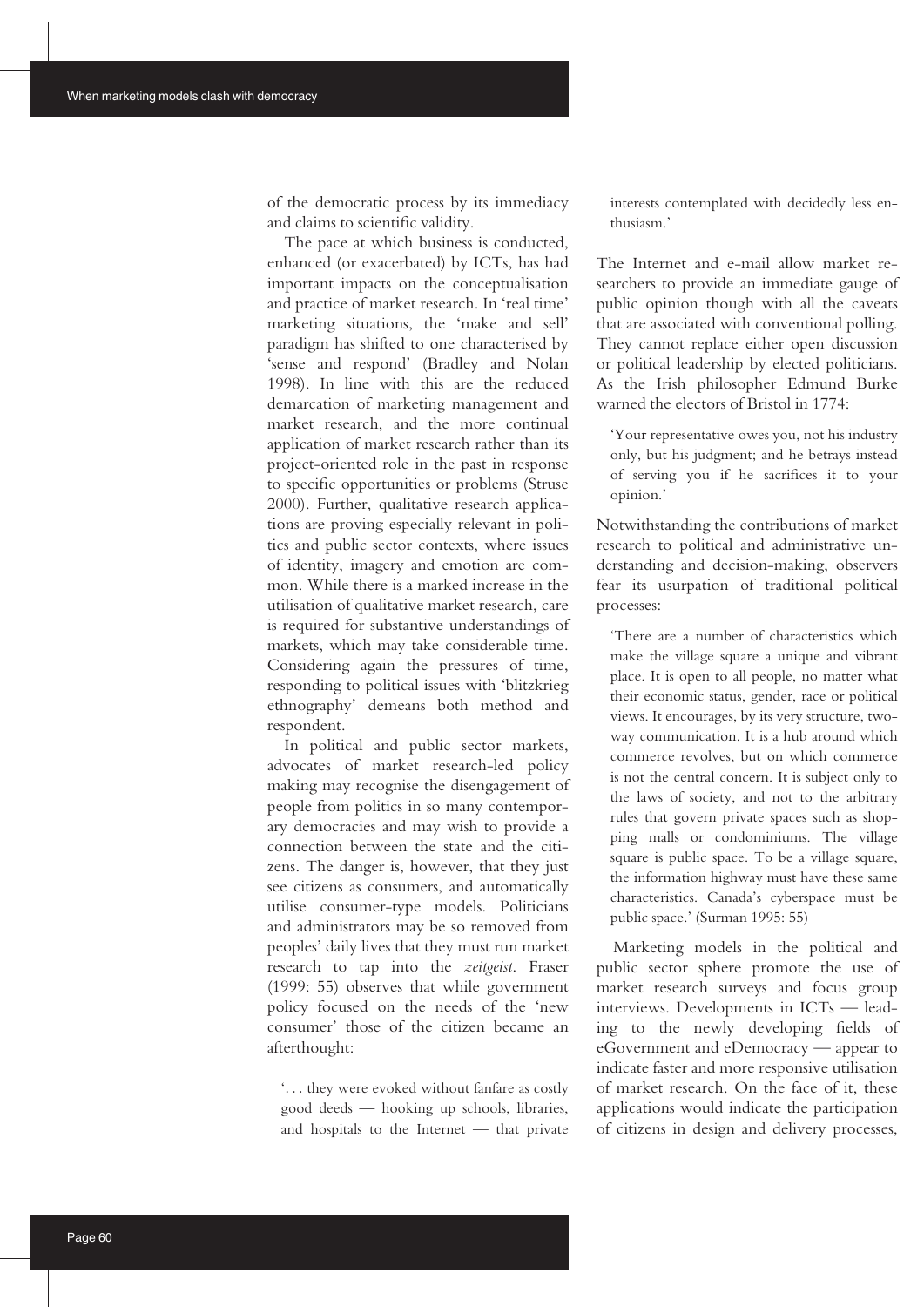which appears progressive and democratic. Indeed, Ryan (2002) concludes that where there are high levels of participation, engagement and knowledge, public confidence in government is likely to be high. By perceiving citizens as consumers, however, marketing approaches may regress to the analyses of consumer preferences rather than participation in the public political system. The market model suggests that the development of public policy and the delivery of public services is a production, rather than a political process, in which case the application of market research would seem sufficient. However, democrats would argue that such measures cannot replace politics and engagement in political institutions, with their compelling institutionalisation of access, parity and deliberation. In Fountain's (2001) terms, the paradox is that increased levels of customer service in government (resulting from better market research) may actually lead to poorer government services in the broad sense (resulting from the substitution of political engagement by market research). The former is the business of eGovernment; the latter is the business of eDemocracy. Their enforced, ill-considered separation again militates against a holistic view of political and public sector marketing.

## **CONCLUSIONS**

Three critical aspects of the marketing literature and marketing practice have been examined in the light of NPM and recent ICTbased developments in eGovernment and eDemocracy. It is notable that many of the question marks over the applicability of ICT to the public sector arise from the conceptual separation of eGovernment and eDemocracy. This dichotomy reflects the administration and politics distinction that is found in much of the earlier public administration literature that sought to imply that the actions of bureaucrats were apolitical. The prominence of much ICT innovation has, therefore, been dominated by commercial and

technical criteria. The features of liberal representative democracy, particularly the role of deliberation, informed assent and accountability, have been neglected. Speed of response has been emphasised to the cost of democratic filters and checks on public opinion; enhanced choice, enabled by mass customisation, presents problems of social fragmentation; and the application of market research is no substitute for political discourse and engagement.

#### **REFERENCES**

- Al-Kibsi, G., de Boer, K, Mourshed, M. and Rea, N. P. (2001) 'Putting Citizens On-Line, Not In Line', McKinsey Quarterly, 2: 65–73.
- Anderson, K and C. Kerr (2002) Customer Relationship Management. New York: McGraw Hill.
- Blackburn, J. D. (ed) (1991) Time-based Competition: The Next Battleground in American Manufacturing. Homewood, IL: Irwin.
- Bradley, S. P. and Nolan, R. L. (1998) Sense and Respond: Capturing Value in the Network Era. Boston, MA: Harvard Business School Press.
- Burke, Edmund (1774) Speech to the Electors of Bristol, 3 November.
- Butler, P. and Collins, N. (1995) 'Marketing Public Sector Services: Concepts and Characteristics', Journal of Marketing Management,  $11(1-3): 83-96.$
- Butler, P. and Collins, N. (2002) 'Under Some Delusion: Market Models and eDemocracy' in J. Cadeaux and A. Pecotich (eds), Macromarketing in the Asia-Pacific Century: Proceedings of Twenty-Seventh Annual Macromarketing Conference, 318–321. Australia: University of New South Wales.
- Christensen T. and Lægreid, P. (2001) 'New Public Management — Undermining Political Control' in T. Christensen and P. Lægreid (eds), New Public Management: the Transformation of Ideas and Practice. Aldershot: Ashgate.
- Clift, S. (2001) The E-Democracy E-Book: Democracy is Online 2.0, http://www.publicus.net.
- D'Aveni, R. A. (1994) Hypercompetition: Managing the Dynamics of Strategic Manoeuvring. New York: The Free Press.
- Fountain, J. E. (2001) 'Paradoxes of Public Sector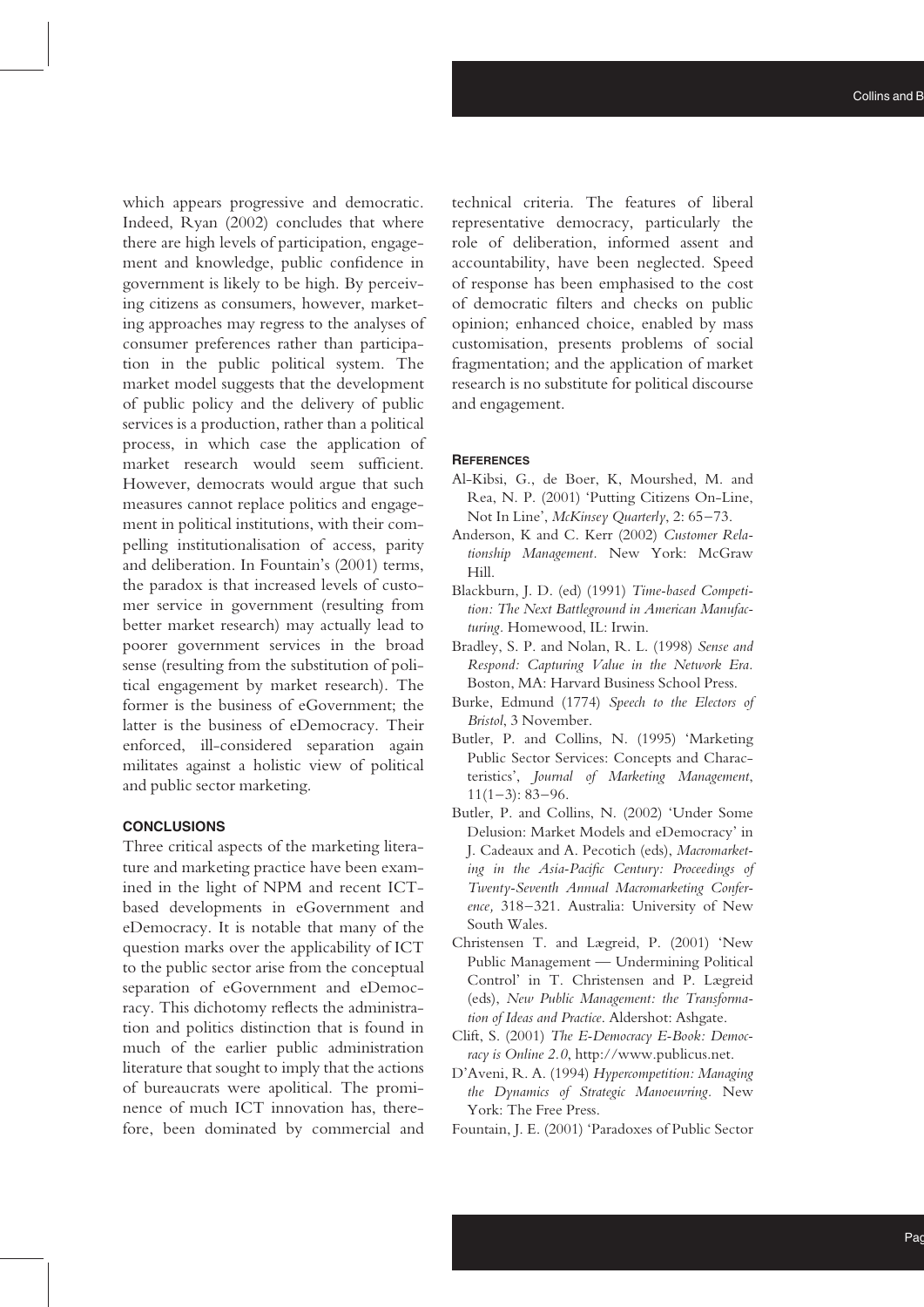Customer Service', Governance: An International Journal of Policy and Administration, 14(1): 55–73.

- Fraser, M. (1999) Free-for-all: The Struggle for Dominance on the Digital Frontier. Toronto: Stoddart.
- Fukuyama, F. (1995) Trust: The Social Virtues and the Creation of Prosperity. New York: The Free Press.
- Hughes, O. E. (1998) Public Management and Administration: An Introduction, 2nd edn. Basingstoke: Macmillan.
- Jenssen, S. (2001) 'Transforming Politics: Towards New or Lesser Roles for Democratic Institutions?' in T. Christensen and P. Lægreid (eds), New Public Management: The Transformation of Ideas and Practice. Aldershot: Ashgate.
- McKechnie, G. and Litton, F. (1998) 'Theory and Practice in Public and Private Sector Management', International Journal of Public-Private Partnerships, 1(1): 3-18.
- McLaughlin, K., Osborne, S. and Ferlie, E. (2002) New Public Management: Current Trends and Future Prospects. London: Routledge.
- Morris, D. (2000) Vote.com. Los Angeles: Renaissance Books.
- Norris, P. (2002) 'The Internet and US Elections, 1992–2000' in E. C. Kamarck and J. S. Nye Jr (eds), Governance.com: Democracy in the Information Age, Washington, DC: Brookings Institution Press.
- O'Donnell, S. (2002) 'Connected Communities — An Overview,' Presentation to the CAIT Initiative Conference (Community Application of Information Technologies) Waterford, 28 February.
- OECD (2001) Engaging Citizens in Policy-making:

Information, Consultation and Public Participation. Paris: OECD (PUMA).

- Osborne, D. and Gaebler, T. (1992) Reinventing Government: How the Entrepreneurial Spirit is Transforming the Public Sector. Reading, MA: Addison Wesley.
- Plasser, F., Scheucher, C. and Senft, C. (1999) 'Is There a European Style of Political Marketing? A Survey of Political Managers and Consultants' in B. I. Newman (ed.), Handbook of Political Marketing, 89–112. Thousand Oaks, CA: Sage.
- Putnam, R. D. (2000) Bowling Alone: The Collapse and Revival of American Community. New York: Simon and Schuster.
- Ryan, N. (2002) 'Public Confidence in the Public Sector', Contemporary Issues in Business and Government, 6(1): xxx.
- Scammell, M. (1996) 'The Odd Couple: Marketing and Maggie', European Journal of Marketing, 30(10/11): 114–26.
- Sparrow N. and Turner, J. (2001) 'The permanent campaign — The integration of market research techniques in developing strategies in a more uncertain political climate', European Journal of Marketing, 35(9): 984–1002.
- Struse, D. (2000) 'Marketing Research's Top 25 Influences', Marketing Research, Winter/Spring: 5–9.
- Sunstein, C. (2001) Republic.com. Princeton: Princeton University Press.
- Surman, M. (1995) Submission in Response to Information Highway Advisory Council (Canada) Access Report.
- The Economist (2000a) 'No Pain Without Gain', 22 June.
- The Economist, (2000b) 'Haves and Have Nots', 22 June.